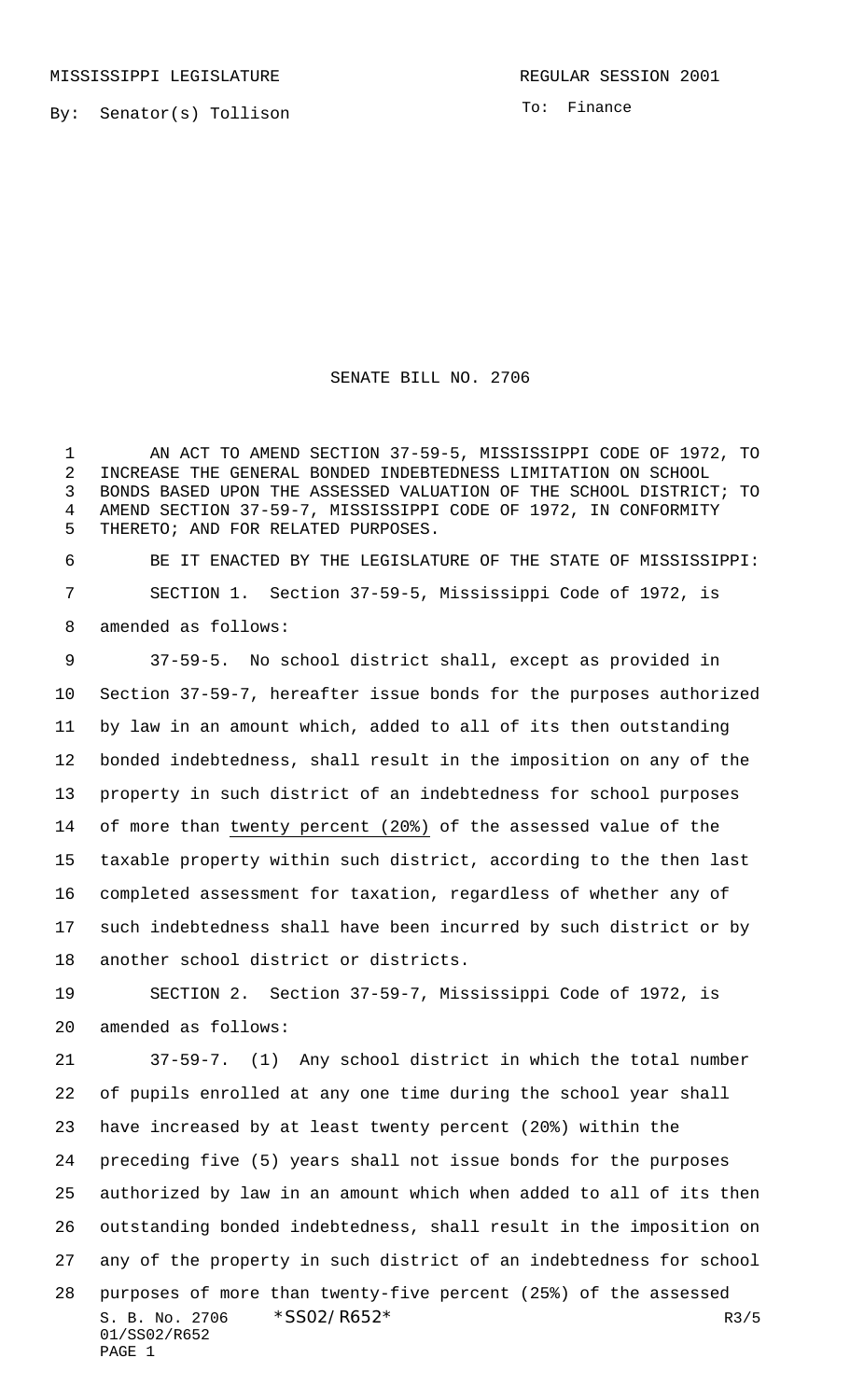value of the taxable property within such district according to the then last completed assessment for taxation.

 The pupil increase mentioned hereinabove shall apply only to growth in pupil enrollment and shall not apply to pupil increases brought about by consolidation of school districts.

 (2) Any school district may hereafter issue bonds in an amount exceeding the limit of Section 37-59-5 for the purpose of constructing, reconstructing, repairing, equipping, remodeling or enlarging school buildings and related facilities, as described in subsection (a) of Section 37-59-3, but no such district shall issue bonds in an amount which when added to all of its then outstanding bonded indebtedness, shall result in the imposition on any of the property in such district of an indebtedness for such school purposes of more than twenty-five percent (25%) of the assessed value of the taxable property in such district, according to the then last completed assessment for taxation, regardless of whether any of such indebtedness shall have been incurred by such district or by another school district or districts:

 (a) In the event of the damage to or destruction of any school building or school buildings, or related facilities of any such district by fire, windstorm, flood or other providential and unforeseeable cause; or

 (b) In the event such school district has lost its accreditation and the constructing, reconstructing, repairing, equipping, remodeling or enlarging of such school buildings and related facilities is necessary for the restoration of such accreditation.

 **\* \* \***

S. B. No. 2706 \*SS02/R652\* 01/SS02/R652 PAGE 2 (3) In any district where the assessed valuation per pupil is less than seventy-five percent (75%) of the average of all school districts, such school district may issue bonds for the purposes authorized by Section 37-59-3 in an amount exceeding the twenty percent (20%) debt limitation set forth in Section 37-59-5,